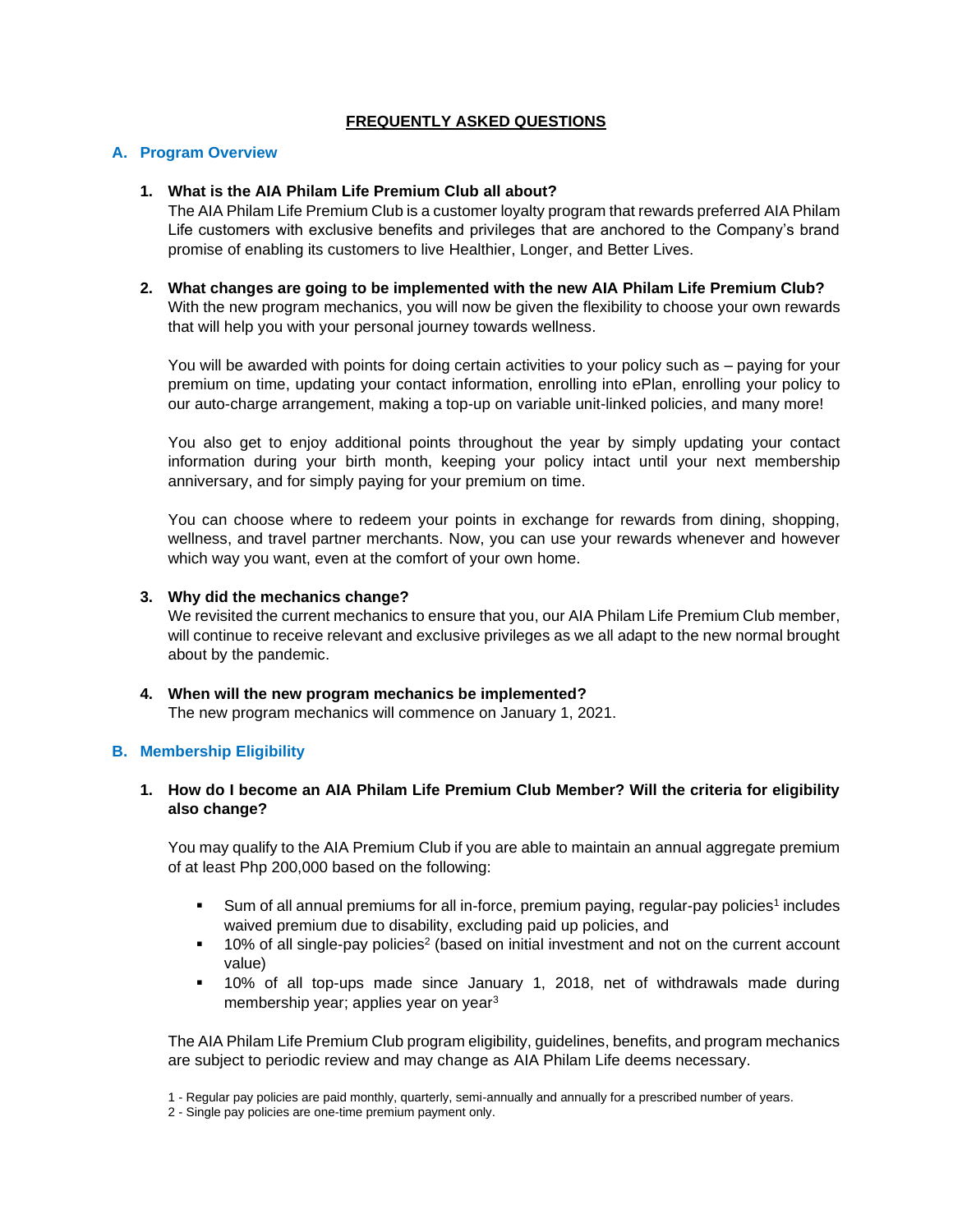3 - Top-ups are additional premiums paid on top of a policy to increase amount of investment and coverage. Only top-ups made from January 2018 are considered.

## **2. How will I know if I am qualified to the AIA Philam Life Premium Club?**

If you are deemed eligible, you will receive a Philam Life Premium Club Welcome Kit via e-mail which contains a welcome letter, digital membership kit (program overview, qualifications, benefits, redemption guide, partner sites), and the online rewards catalog link.

## **3. Does the membership to the AIA Philam Life Premium Club expire?**

Your membership status is in effect for one (1) year and may be renewed annually provided that your insurance policies remain active and the total combined annual premium meets the minimum premium requirement.

Your Premium Club membership is subject to review and renewal one (1) month before your membership anniversary. You will receive a notice of Premium Club membership status on your membership anniversary.

# **C. Program Benefits**

## **1. Are the benefits the same regardless of how much premium an AIA Philam Life Premium Club member has?**

The AIA Philam Life Premium Club benefits will depend on your membership tier, as follows:

| <b>Membership Tier</b> | <b>Total Combined Annual Net Premium</b> |
|------------------------|------------------------------------------|
| Tier 1                 | Php 1,500,000 and up                     |
| Tier 2                 | Php 500,000 to Php 1,499,999.99          |
| Tier 3                 | Php 250,000 to Php 499,999.99            |
| Tier 4                 | Php 200,000 to Php 249,999.00            |

Your membership tier is in effect for a period of one (1) year and will be renewed on your membership anniversary.

Please note that the AIA Philam Life Premium Club program eligibility, guidelines, benefits, and program mechanics are subject to periodic review and may change as AIA Philam Life deems necessary.

#### **2. How does the AIA Philam Life Premium Club membership tier affect my benefit?**

You will enjoy higher points as you go up the membership tier. The higher your tier is, the higher the rewards you get to enjoy.

# **3. What benefits can I enjoy from the new AIA Philam Life Premium Club?**

Starting January 1, 2021, all AIA Philam Life Premium Club members can enjoy the following –

- **EXECT** eGifts of your choice Choose rewards of your liking from our shopping, health and beauty, dining, and travel partners nationwide. PLUS! Exclusive access to partner merchants
- **E** Higher Points Awarded Enjoy higher points as you go up the membership tier. The higher your tier is, the higher the rewards you get to enjoy!
- **Exclusive Perks Receive outright welcome points upon launch\* and bonus points during** your birthday and membership anniversary.
- **Complimentary One Year Philam Vitality Membership jumpstart your journey to health** with a science-backed wellness program
- **•** Priority Servicing Enjoy dedicated customer touchpoints for your various transactions and requests.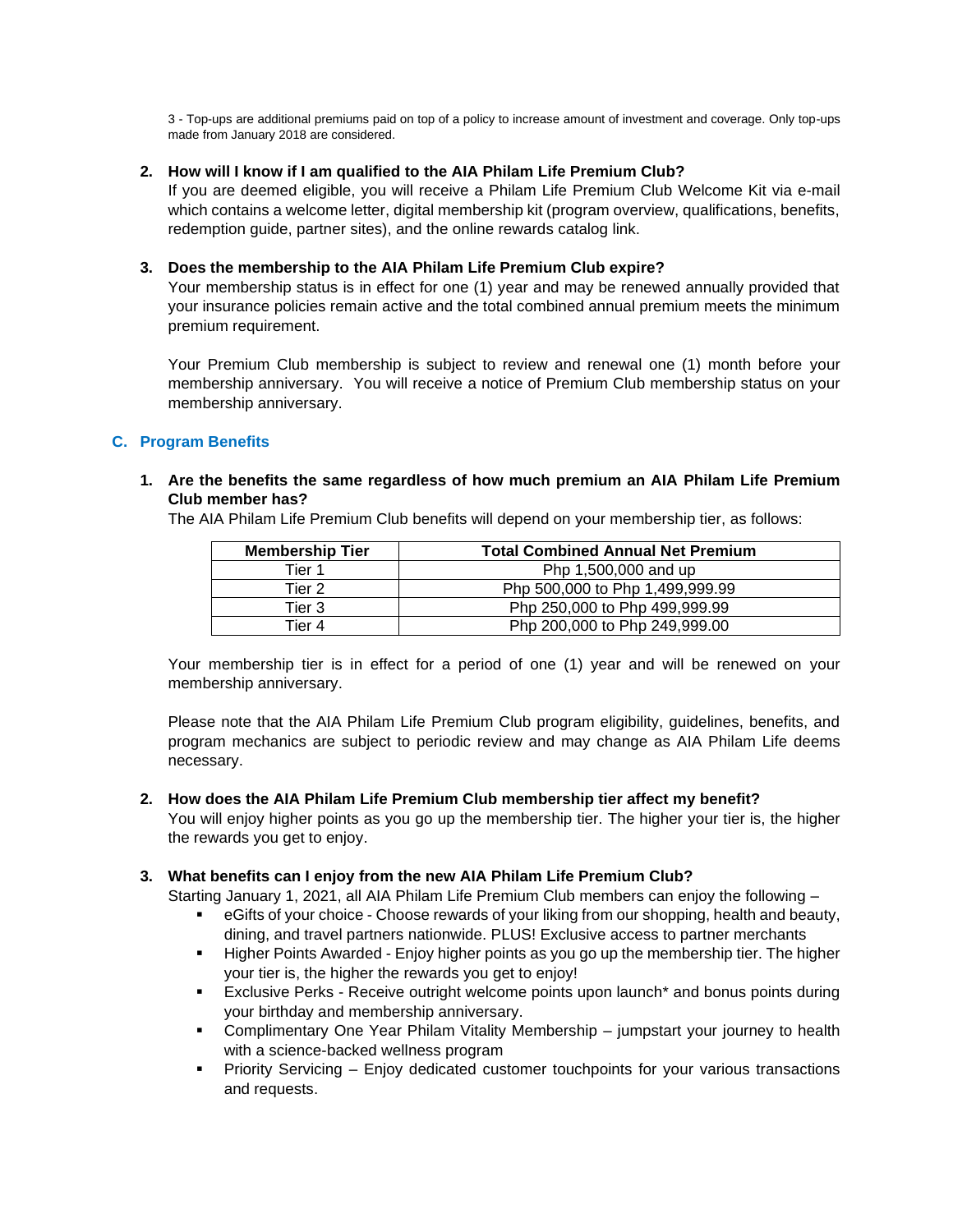\* Applicable only for existing AIA Philam Life Premium Club customers as of December 31, 2020 only

#### **4. How do I earn points?**

AIA Philam Life Premium Club members can earn the following points per type of transaction --

|                          | <b>Rewards Earning Transaction</b>                                                                                                                                                         | <b>Points Awarded</b>                                                                                                                                                                                 |
|--------------------------|--------------------------------------------------------------------------------------------------------------------------------------------------------------------------------------------|-------------------------------------------------------------------------------------------------------------------------------------------------------------------------------------------------------|
| $\mathbf{1}$             | Welcome points<br>A Premium Club Exclusive! Given one time<br>upon program launch in January 2021 for<br>existing AIA Philam Life Premium Club<br>customers as of Dec 31, 2020             | Tier 1: 5,000 points per customer<br>Tier 2: 3,500 points per customer<br>Tier 3: 1,500 points per customer<br>Tier 4: 1,000 points per customer                                                      |
| 2                        | Enroll into ePlan                                                                                                                                                                          | 5 points per policy                                                                                                                                                                                   |
| 3                        | View your ePolicy in ePlan                                                                                                                                                                 | 5 points per policy                                                                                                                                                                                   |
| $\overline{\mathcal{L}}$ | Pay subsequent premium for a<br>policy<br>A Premium Club Exclusive! Points awarded<br>are higher per tier than what a non-Premium<br>Club member receives for the same activity.           | Tier 1: 6 points per Php 500 paid per policy<br>Tier 2: 5.75 points per Php 500 paid per policy<br>Tier 3: 5.50 points per Php 500 paid per policy<br>Tier 4: 5.25 points per Php 500 paid per policy |
| 5                        | Make a top-up<br>A Premium Club Exclusive! Points awarded<br>are higher per tier than what a non-Premium<br>Club member receives for the same activity.                                    | Tier 1: 6 points per Php 500 paid per policy<br>Tier 2: 5.75 points per Php 500 paid per policy<br>Tier 3: 5.50 points per Php 500 paid per policy<br>Tier 4: 5.25 points per Php 500 paid per policy |
| 6                        | <b>Holiday Bonus points</b><br>A Premium Club Exclusive! Awarded to<br>policies that were paid promptly on or before<br>your due date for the past year with no<br>missed or late payments | Tier 1: 6 points per Php 500 paid per policy<br>Tier 2: 5.75 points per Php 500 paid per policy<br>Tier 3: 5.50 points per Php 500 paid per policy<br>Tier 4: 5.25 points per Php 500 paid per policy |
| $\overline{7}$           | Modal Payment change to Annual<br>Applicable only for existing policies under<br>Semi-Annual, Quarterly, and Monthly<br>payment mode                                                       | 5 points per policy                                                                                                                                                                                   |
| 8                        | <b>Birthday Bonus points</b><br>A Premium Club Exclusive! Awarded only if<br>you update your contact information with us<br>during your birth month                                        | 100 points per customer per year                                                                                                                                                                      |
| 9                        | Update contact information                                                                                                                                                                 | 10 points per policy per customer per year                                                                                                                                                            |
| 10                       | <b>Membership Anniversary Bonus</b><br>points<br>A Premium Club Exclusive! Awarded on your<br>membership anniversary.                                                                      | Tier 1: 5,000 points per customer<br>Tier 2: 3,500 points per customer<br>Tier 3: 1,500 points per customer<br>Tier 4: 1,000 points per customer                                                      |
| 11                       | Enroll your policy into an Auto<br>Charge Arrangement (eACA) or<br>recurring payment facility                                                                                              | 10 points per policy                                                                                                                                                                                  |

Points are updated every month and will always reflect the latest points as of the end of the previous month.

#### **5. How will I know my total points earned?**

You will receive an e-mail advisory every month containing a unique customer link which will show how much accumulated points you have received to date from all your policies as well as your rewards catalog.

It is important to make sure that your contact details in our records is updated because these are advisories are sent directly to your e-mail. You may update your contact information through your ePlan, through your financial advisor, or through any of AIA Philam Life's customer touchpoints.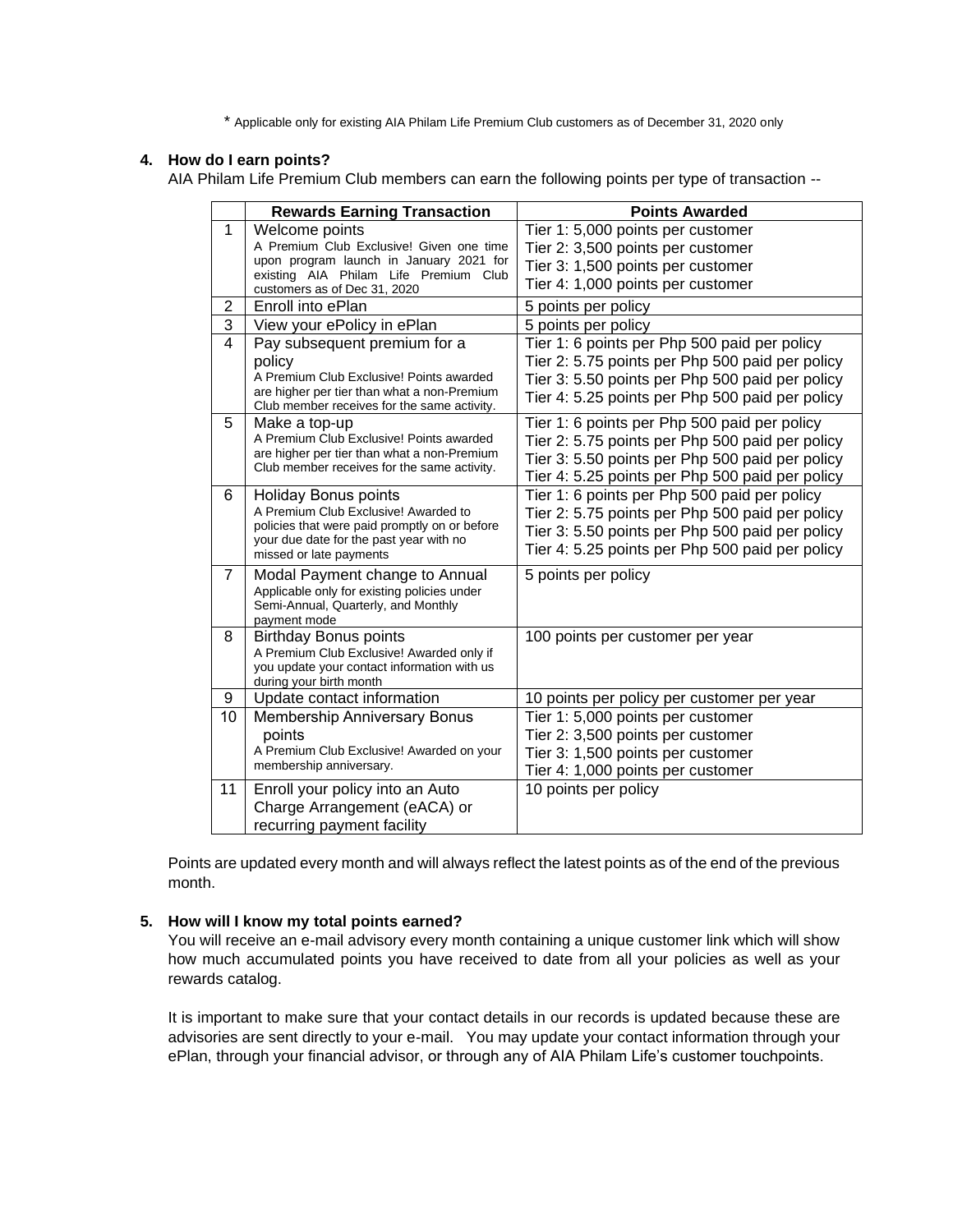Soon, you will also be able to easily see your points from your ePlan portal. We will advise you once this feature becomes available.

## **6. I already updated my contact information. How can I request for the unique customer link to be resent to me?**

You may request for a copy of your unique customer link by sending an e-mail to [philampremium@aia.com.](mailto:philampremium@aia.com)

#### **7. How can I log in to see my points and the rewards catalog?**

To log-in, please type the first letter of the first name and the full last name of the policyowner as your password in ALL CAPS with no space. For example, if the policyowner's name is JUAN ANDRES JOSE DELA CRUZ, please type JDELACRUZ. Please remember to use the name that you wrote during policy application.

Please note that you will be prompted to change your password upon successful log-in.

If you are still unable to log-in, please send an e-mail to [philampremium@aia.com](mailto:philampremium@aia.com) and an AIA Philam Life customer service representative will gladly assist you.

## **8. What will happen to my current benefits as an existing AIA Philam Life Premium Club Member?**

As an existing AIA Philam Life Premium Club member, you will continue to enjoy your current eGifts until the end of the voucher's validity period. For example, the Christmas eGift voucher issued in December 2020 will still be valid for one (1) year from the time of its issuance. We highly encourage you to avail of any unused benefits before the expiration of the voucher's validity.

**9. What will happen to my points and rewards if my total combined annual premium does not meet the minimum premium requirement anymore due to policy lapsation or surrender?** It is important to keep all your policies in-force because all points accumulated by the lapsed or surrendered policy will be forfeited. In addition, if a lapsed policy is reinstated, all points previously accumulated will not be retroactively applied.

If you are a multiple policyowner, only the points of the lapsed or surrendered policy will be forfeited. You can still use your points from your in-force policies to redeem rewards. However, the exclusive perks and premier rewards that were originally available to you will no longer be made available to you as you will be led to the rewards catalog page of non-Premium Club members.

Previously redeemed rewards from the catalog will however not be forfeited.

#### **10. How can I avail of my complimentary Philam Vitality membership?**

The complimentary Philam Vitality membership can be activated by providing your confirmation through the AIA Philam Life Premium Club website or at [https://philam.giftaway.ph/premiumclub/.](https://philam.giftaway.ph/premiumclub/)

## **11. Do I automatically get a complimentary Philam Vitality Membership upon renewal of my Premium Club membership?**

No. You would need to reach a Silver Philam Vitality status on or before your Premium Club anniversary to continuously enjoy your complimentary Philam Vitality membership. To achieve the Silver Philam Vitality status, you will need to achieve at least 10,000 points by taking active steps in knowing and improving your health. You may visit the Philam Vitality website at <https://www.philamvitality.com/vmp-ph> for more details.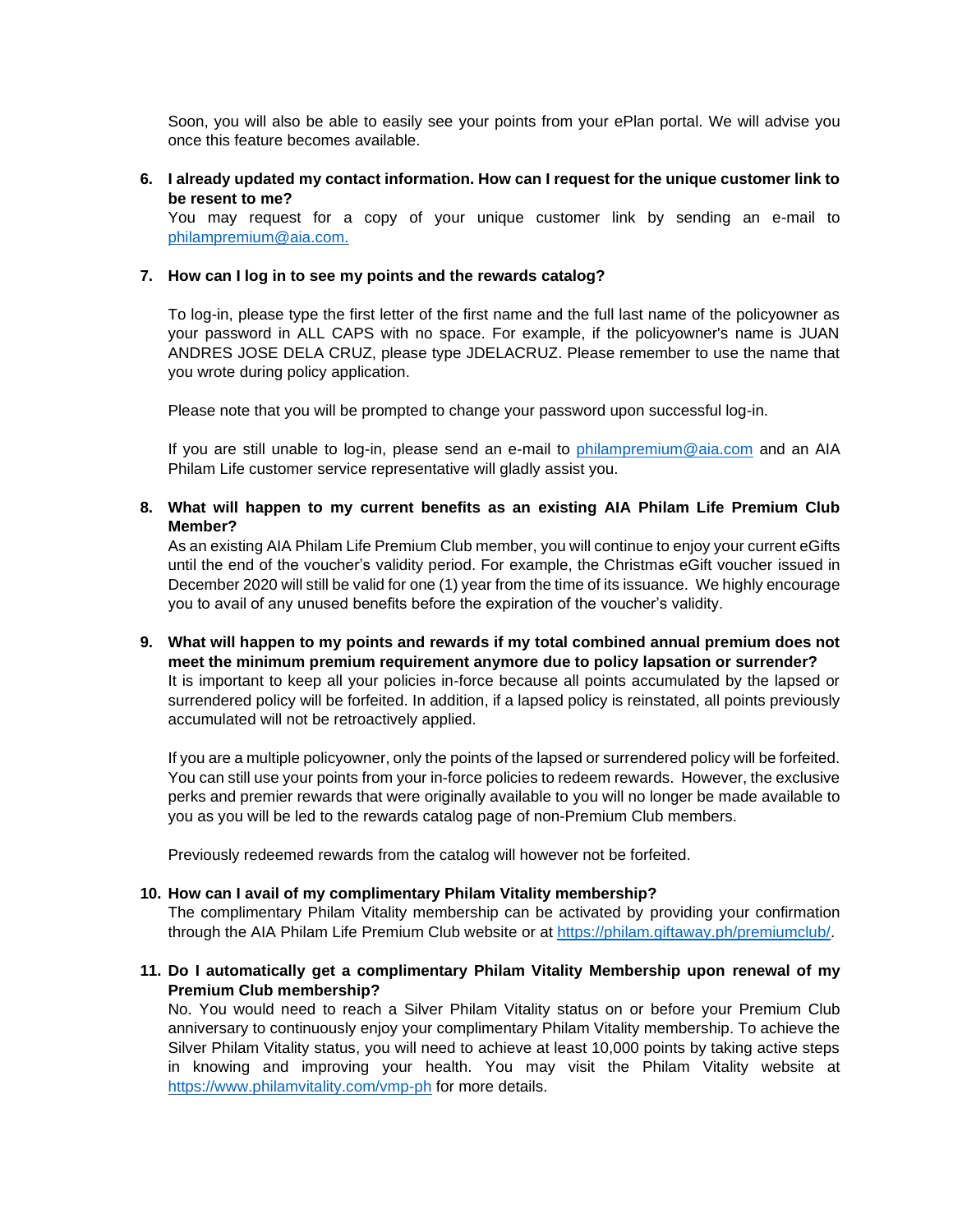**12. If I am an existing Philam Vitality member, do I get another card when I qualify for the AIA Philam Life Premium Club program?** 

No. The existing Philam Vitality card will be retained while the annual membership fee will be waived on the next membership billing cycle.

**13. I lost my existing Philam Vitality card, where can I request for a new one?** 

If you lose your membership card, you may use the eCard version available in the Philam Vitality core mobile app to avail your Philam Vitality benefits.

**14. Can I transfer my points to a different policyowner or to my beneficiary?** 

No. Points are for the exclusive use of the policyowner to whom it was awarded to and are nontransferable to other policyowners or beneficiaries.

#### **D. Rewards Redemption**

**1. Is there a minimum number of points that I need to meet before I can avail my rewards?** A minimum of 1,000 points is required for you to start redeeming your rewards. For every 1000 points accumulated, you earn a Php 200 eGift reward that you can choose to redeem from a wide array of merchants available nationwide including leading supermarkets, department stores, online and retail shops, dining outlets, and many more.

#### **2. How can I redeem my reward?**

To redeem your eGift, you simply need to click and access the secure link that will be sent via email. You may browse through the rewards catalog and choose the merchant where you would want to redeem your voucher in exchange of available points.

Once redeemed, you may use your eGift found under the 'My Rewards' tab of your AIA Philam Life Rewards page. You may also choose to have a copy of the voucher sent directly to your mobile via SMS.

#### **3. Do my points and vouchers expire?**

Reward points do not expire. You may choose to redeem these points in exchange for eGifts anytime throughout the program.

However, please be mindful that redeemed vouchers have specific validity dates for up to when it can be claimed. We encourage you to check the validity dates of every redeemed voucher to ensure that you claim your redeemed reward before the validity period ends.

**4. Can a redeemed voucher be shared to a different policyowner or to my beneficiary?**  Yes, redeemed vouchers can be transferred to whomever you wish to share the voucher with by simply sending a copy of the voucher to the recipient's mobile number.

#### **E. Know more about the AIA Philam Life Premium Club**

**1. Where can I learn more about the new AIA Philam Life Premium Club?**  Your financial advisor will be able to assist you on any inquiries or concerns regarding the AIA Philam Life Premium Club.

You may also check out<https://www.philamlife.com/en/premiumclub.html> for more details about this program.

Lastly, you may also reach out to us through any of the following customer service channels --